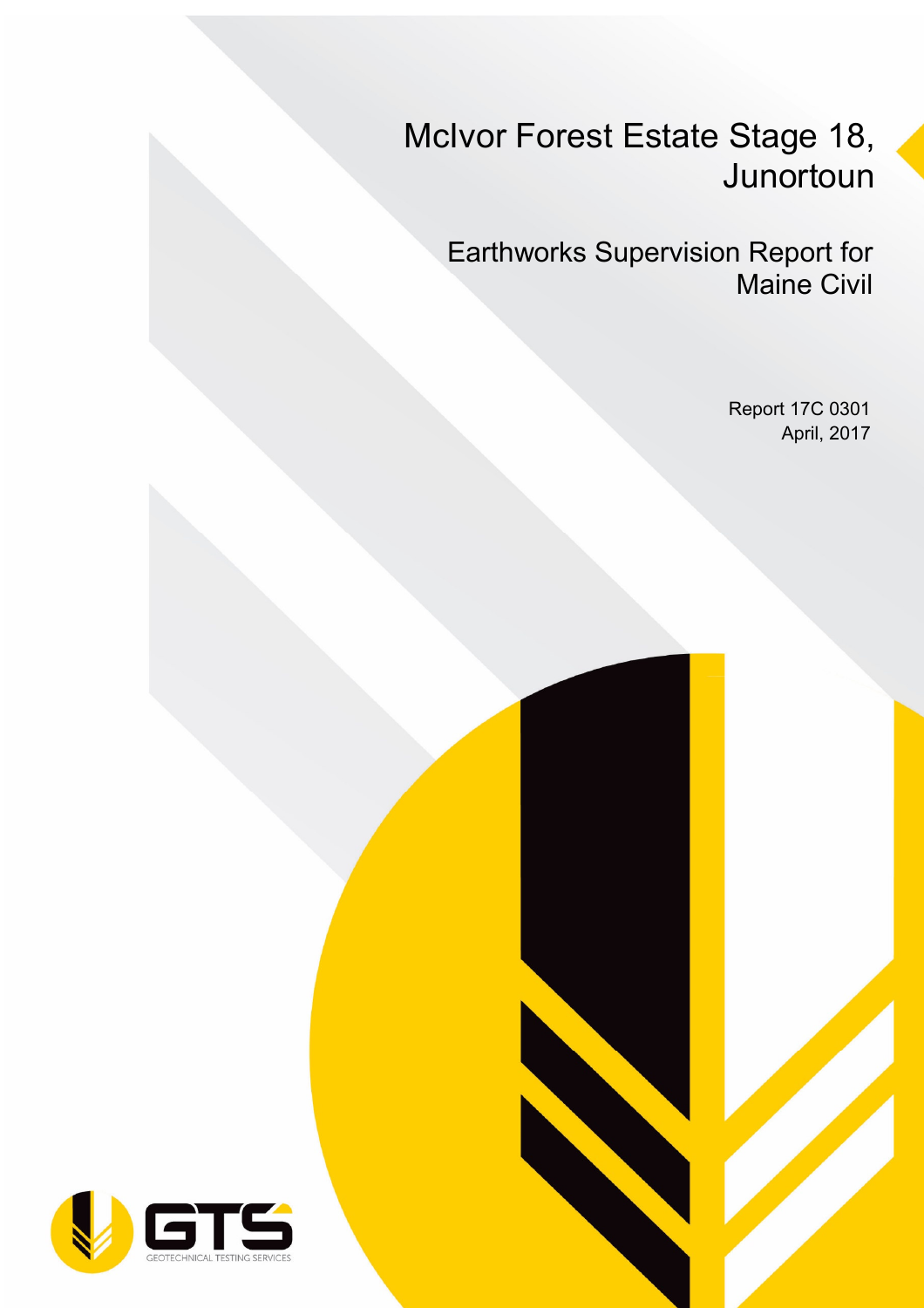

## McIvor Forest Estate Stage 18 Junortoun

## Earthworks Supervision Report

for Maine Civil

**Revision** 

| <b>Revision</b> | <b>Date</b> | <b>Authorised</b> |  |  |
|-----------------|-------------|-------------------|--|--|
| 17C 0301        | 28/4/17     | <b>SEH</b>        |  |  |
|                 |             |                   |  |  |

#### **Distribution (this revision only)**

| <b>Format</b> | <b>Date</b>              |  |  |
|---------------|--------------------------|--|--|
| On file       | 28/4/17                  |  |  |
| Email PDF     | 28/4/17                  |  |  |
|               | george@mainecivil.com.au |  |  |

Sandhurst Geotech Pty Ltd, Trading as Geotechnical Testing Services - Southern. ABN: 18 169 924 109 ACN: 169 924 109

**Email: info@geotestsouthern.com.au; Ph: 03 5441 4881; Fax: 03 5441 5089; Mail Address: PO Box 13, STRATHDALE, Vic, 3550**  Offices:• **La Trobe University Applied Science 2 Building 7 Sharon Street, Flora Hill, VIC 3550;** • **Shed 3, 140 Ogilvie Avenue, Echuca , VIC 3654,** 

• Geotechnical Investigations • Contract Drilling • Land Capability Assessments • Contamination Assessments • Compaction Control Testing • On-site Wastewater Management • Site Classifications • Residential and Industrial • Soil, Concrete and Aggregate Testing Laboratories • Site Laboratory • Construction Material Testing Services • www.geotestsouthern.com.au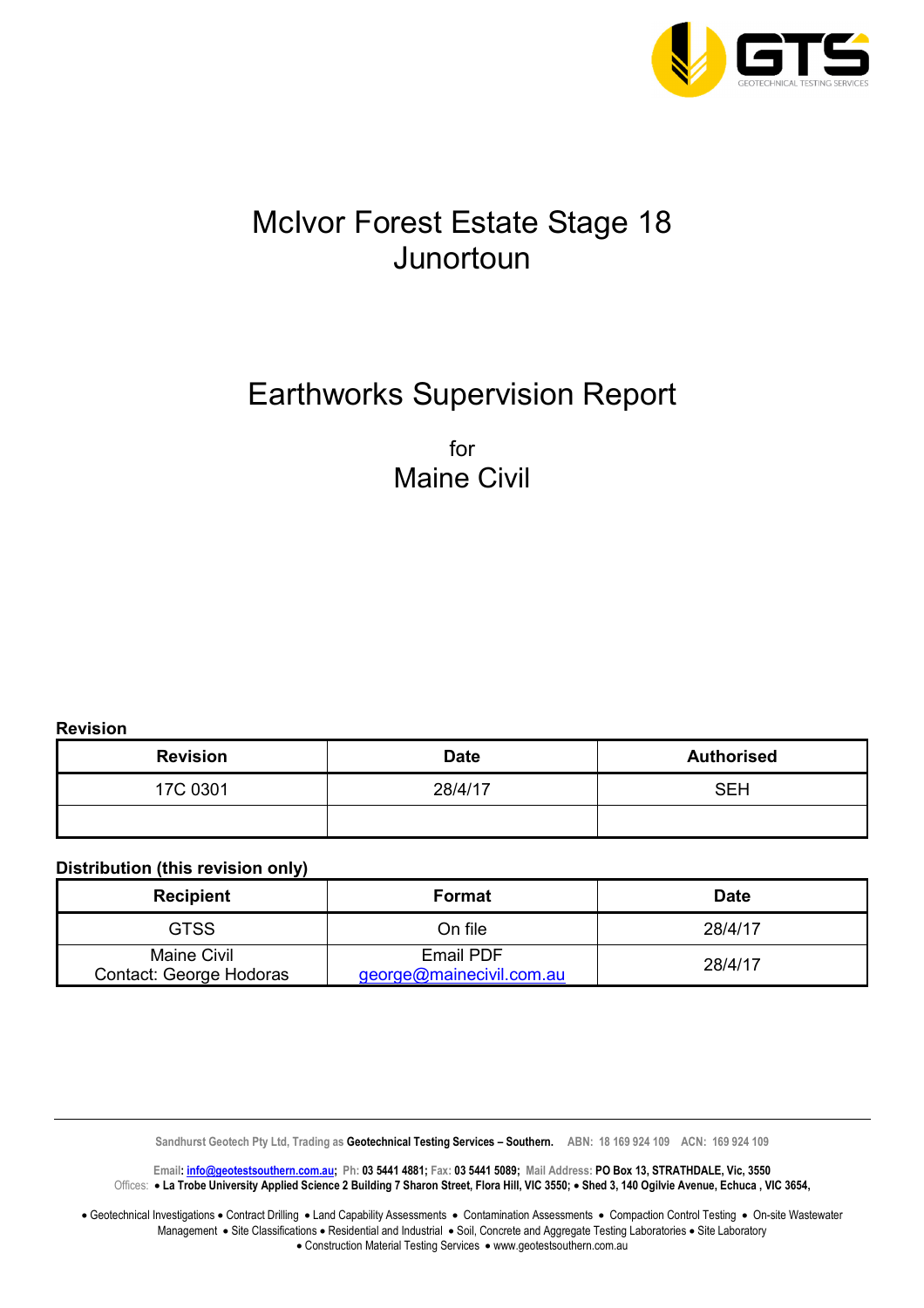## **TABLE OF CONTENTS**

### **APPENDIX**

**Site Plan Test Reports**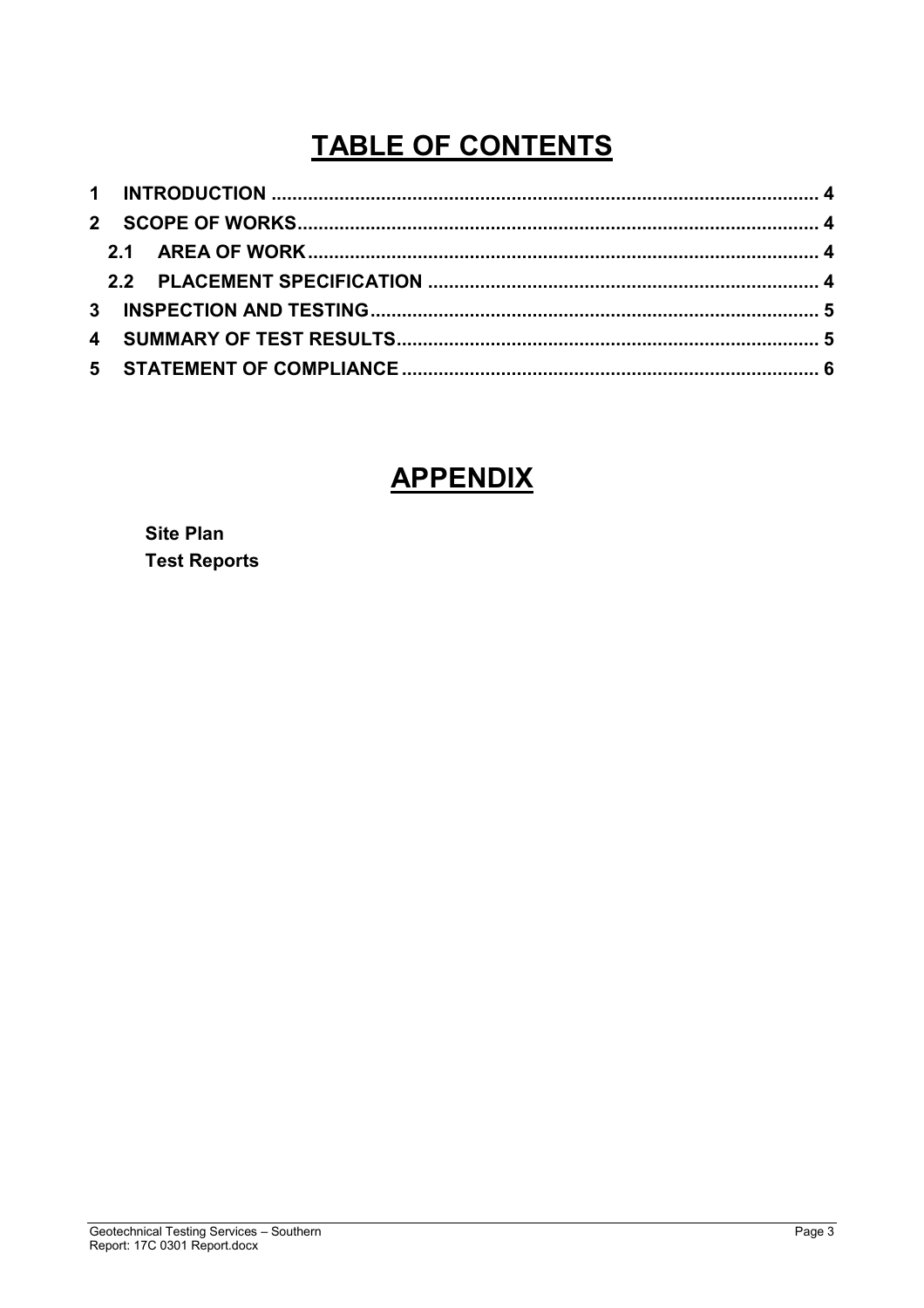#### **1 INTRODUCTION**

Maine Civil commissioned Geotechnical Testing Services (GTS) to undertake Level 1 Supervision and testing (AS3798-2007) for the earthworks at McIvor Forest Estate Stage 18, Junortoun.

Level 1 Testing was generally performed in line with AS3798-2007 "Guidelines on Earthworks for Commercial and Residential Development" and provides inspection of the construction of controlled fill and compaction testing in accordance with AS1289 "Methods of Testing Soils for Engineering Purposes". The Level 1 testing was undertaken by Geotechnicians with supervision provided by a Geotechnical Engineer from GTS.

#### **2 SCOPE OF WORKS**

#### **2.1 AREA OF WORK**

Geotechnical Testing Services provided Level 1 inspection and testing of the engineered fill placed across Lots 46 to 53. It is noted that Lots 46 and 47 are part of a future stage and Lot 53 is part of Stage 14B.

The depth of fill across the site varied from none to around 0.8 metres with the approximate location shown on the attached site plan.

#### **2.2 PLACEMENT SPECIFICATION**

Whilst there was no earthworks specification compiled for this project, the placement of the fill and associated works generally followed the recommendations outlined in AS3798-2007 "Guidelines for Earthworks for Commercial and Residential Developments" and the construction specification.

In summary, the earthworks comply with the following:

The layers for residential lots are to be compacted to at least 95% of the density ratio in accordance with AS1289 5.1.1 (or 5.7.1), based on Standard compaction.

In accordance with Table 8.1 of AS3798-2007, the site would be considered small scale (less than 1500m<sup>2</sup>) and therefore a minimum of 1 test per residential lot per layer is required.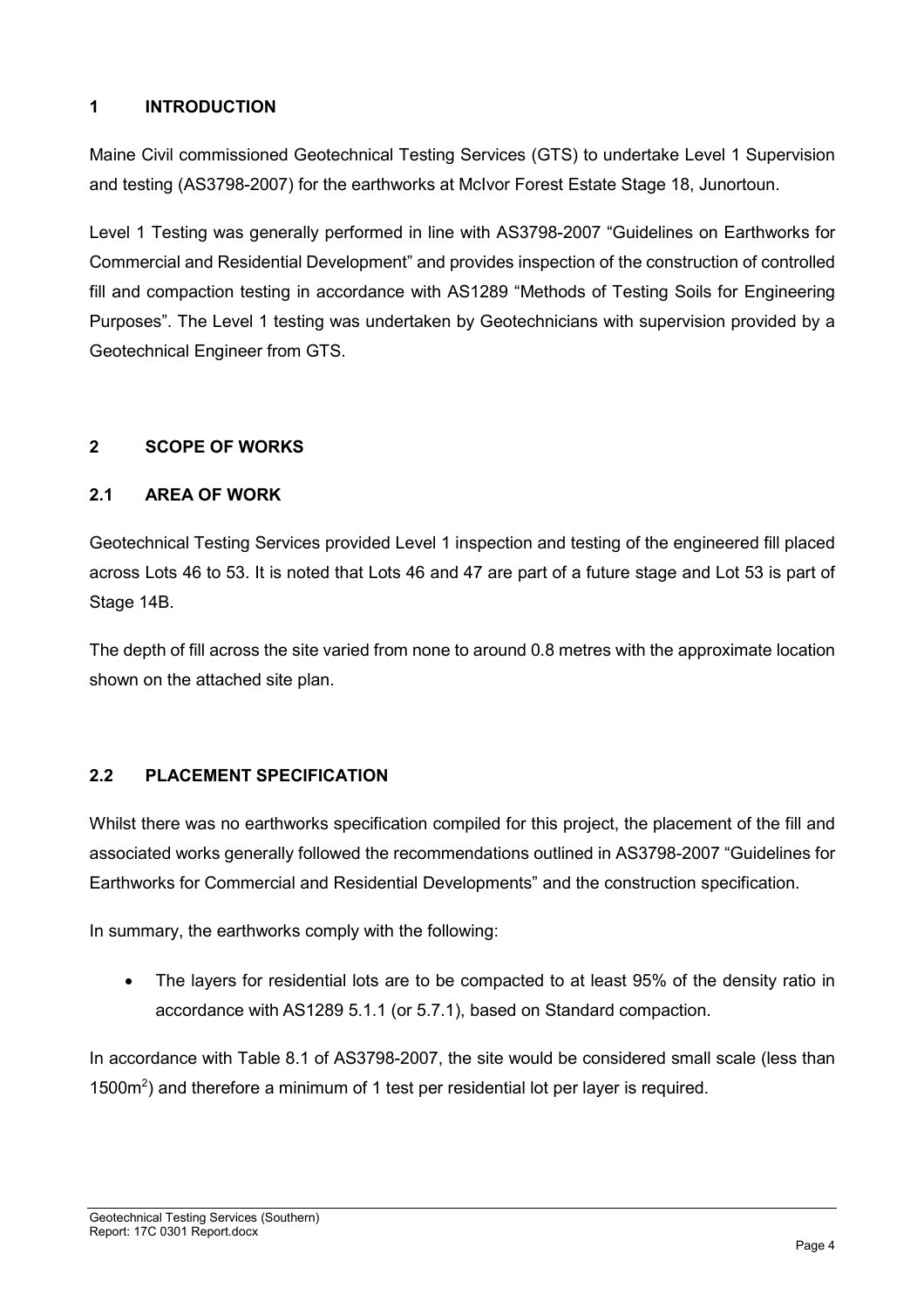#### **3 INSPECTION AND TESTING**

Inspection of the excavated base was conducted by a Senior Geotechnical Engineer and it was observed that the unsuitable material (vegetation, top soil/silt) had been removed with the base consisting of a Silty Sandy Clay material of good strength.

Level 1 inspection and testing was undertaken by a geotechnician from GTS who nominated the timing and location of the in-situ density tests. The approximate location of each test is recorded on the test reports and attached fill plan.

Laboratory compaction testing was undertaken on a one to one basis at our Bendigo laboratory. A summary of the results of the compaction control testing is presented in a table below with the full NATA endorsed test reports included in the Appendix.

#### **4 SUMMARY OF TEST RESULTS**

A summary of the test results is included in the following table with full NATA accredited reports included in the Appendix.

| Project No.    | Report No. | Test Date. | Location. | Reduced<br>Level<br>(mm) | Moisture<br>Variation<br>%0.M.C | Hilf<br>Density<br>Ratio % |
|----------------|------------|------------|-----------|--------------------------|---------------------------------|----------------------------|
| 1              | 17B 0056A  | 31/1/17    | Lot 52    | 500                      | $1.5$ dry                       | 95.5                       |
| $\overline{2}$ | 17B 0056B  | 31/1/17    | Lot 51    | 400                      | $1.0$ dry                       | 98.5                       |
| 3              | 17B 0056C  | 31/1/17    | Lot 50    | 300                      | $1.5$ dry                       | 96.5                       |
| 4              | 17B 0074A  | 3/2/17     | Lot 52    | 100                      | $0.5$ wet                       | 99.5                       |
| 5              | 17B 0074B  | 3/2/17     | Lot 51    | <b>FSL</b>               | $2.0$ dry                       | 97.5                       |
| 6              | 17B 0074C  | 3/2/17     | Lot 50    | <b>FSL</b>               | 1.0 <sub>wet</sub>              | 98.0                       |
| $\overline{7}$ | 17B 0074D  | 3/2/17     | Lot 49    | <b>FSL</b>               | 0.0                             | 95.5                       |
| 8              | 17B 0138A  | 20/2/17    | Lot $53$  | <b>FSL</b>               | $0.5$ dry                       | 99.5                       |
| 9              | 17B 0138B  | 20/2/17    | Lot 52    | <b>FSL</b>               | $2.5$ dry                       | 102.5                      |
| 10             | 17B 0138C  | 20/2/17    | Lot 51    | <b>FSL</b>               | 3.0 dry                         | 107.0                      |
| 11             | 17B 0138D  | 20/2/17    | Lot 50    | <b>FSL</b>               | 4.0 dry                         | 101.5                      |
| 12             | 17B 0138E  | 20/2/17    | Lot 49    | <b>FSL</b>               | $2.5$ dry                       | 103.0                      |
| 13             | 17B 0138F  | 20/2/17    | Lot 48    | <b>FSL</b>               | $2.5$ dry                       | 100.5                      |
| 14             | 17B 0138G  | 20/2/17    | Lot $47$  | <b>FSL</b>               | $1.5$ dry                       | 102.0                      |
| 15             | 17B 0138H  | 20/2/17    | Lot 46    | <b>FSL</b>               | $2.5$ dry                       | 105.0                      |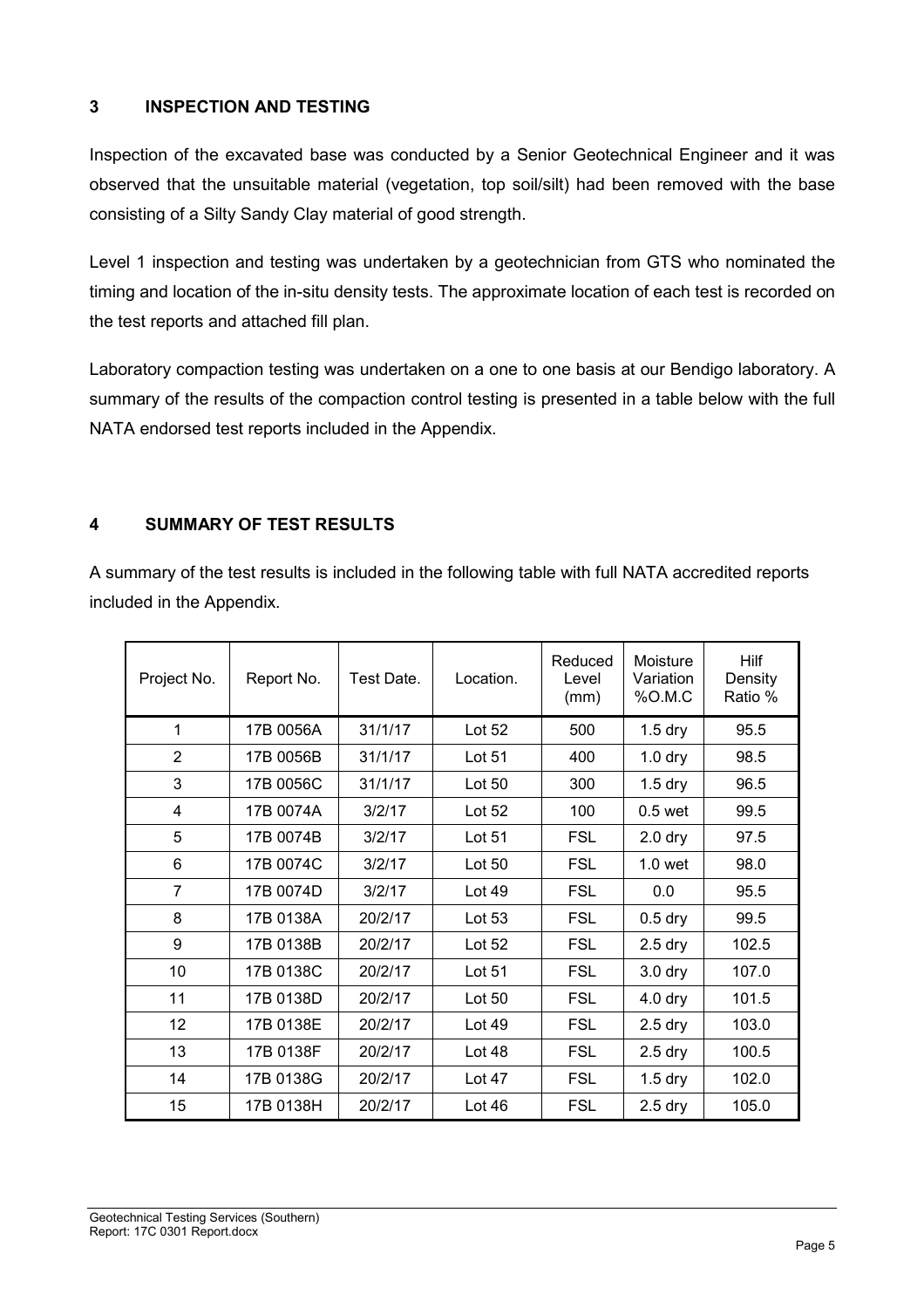#### **5 STATEMENT OF COMPLIANCE**

GTS personnel have provided Level 1 inspection and testing services during the placement of material for the filling of Lots 46 to 53. The placement of fill and construction techniques adopted was observed throughout the project.

Based on observations made by GTS personnel and the results of field and laboratory tests, we consider that the fill has been placed and compacted and is considered to be engineered or controlled fill. Therefore, subject to residential site classifications, the controlled fill material is deemed a suitable founding medium for future residential buildings. It is noted that top soil material may be spread across the sites following completion of these earthworks and that this top soil material is not considered controlled fill.

Heington

**Shane Hampton** (BE (Hons)) *Senior Geotechnical Engineer* 

Telephone: (03) 5441 4881 Mobile: 0437 496 215 Email: shaneh@gts.com.au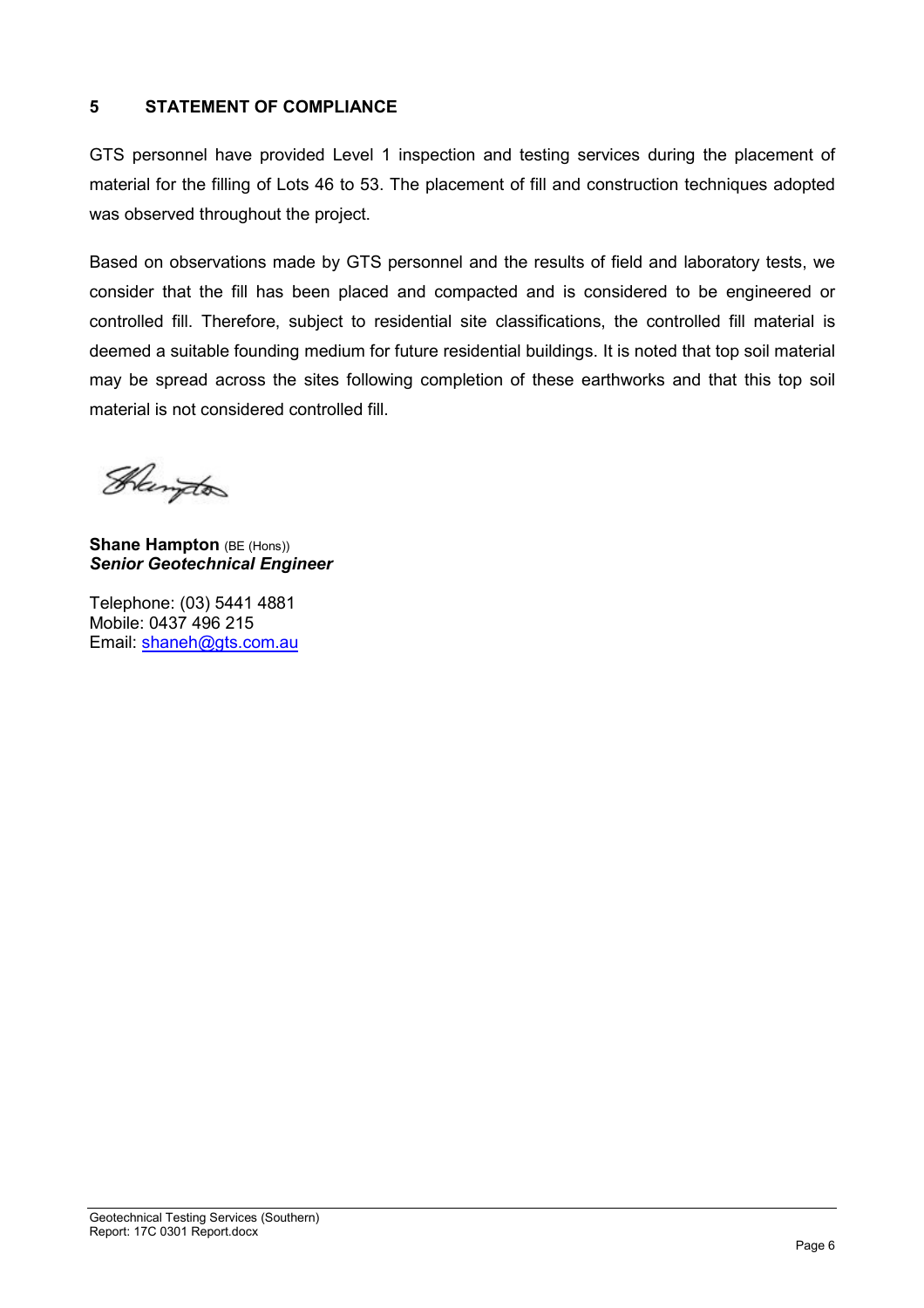# APPENDIX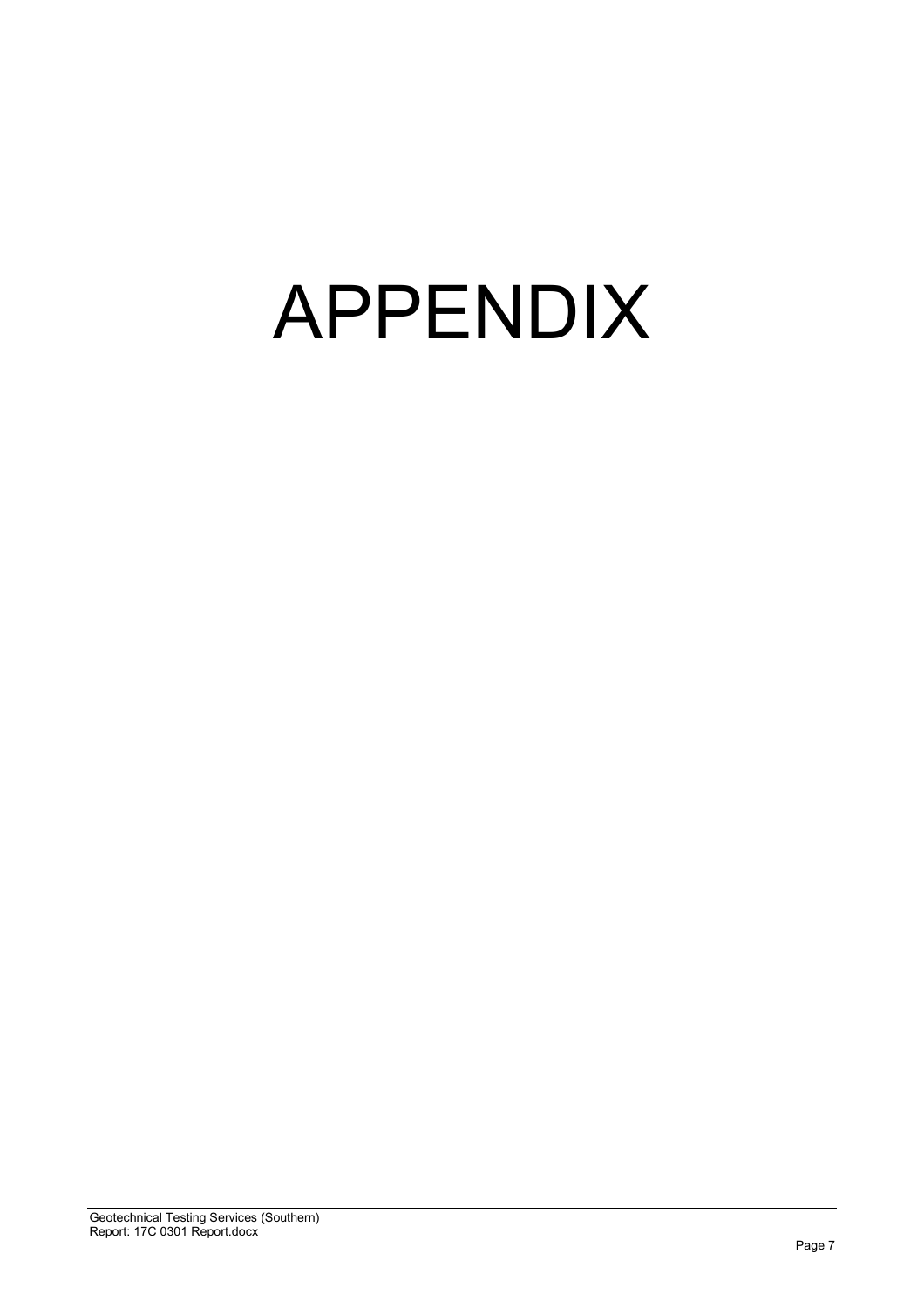

Fig 1: Site Plan

 $^+$ 

FLL.  $300m - 600m$ 

FLL.

mm –  $800$ mm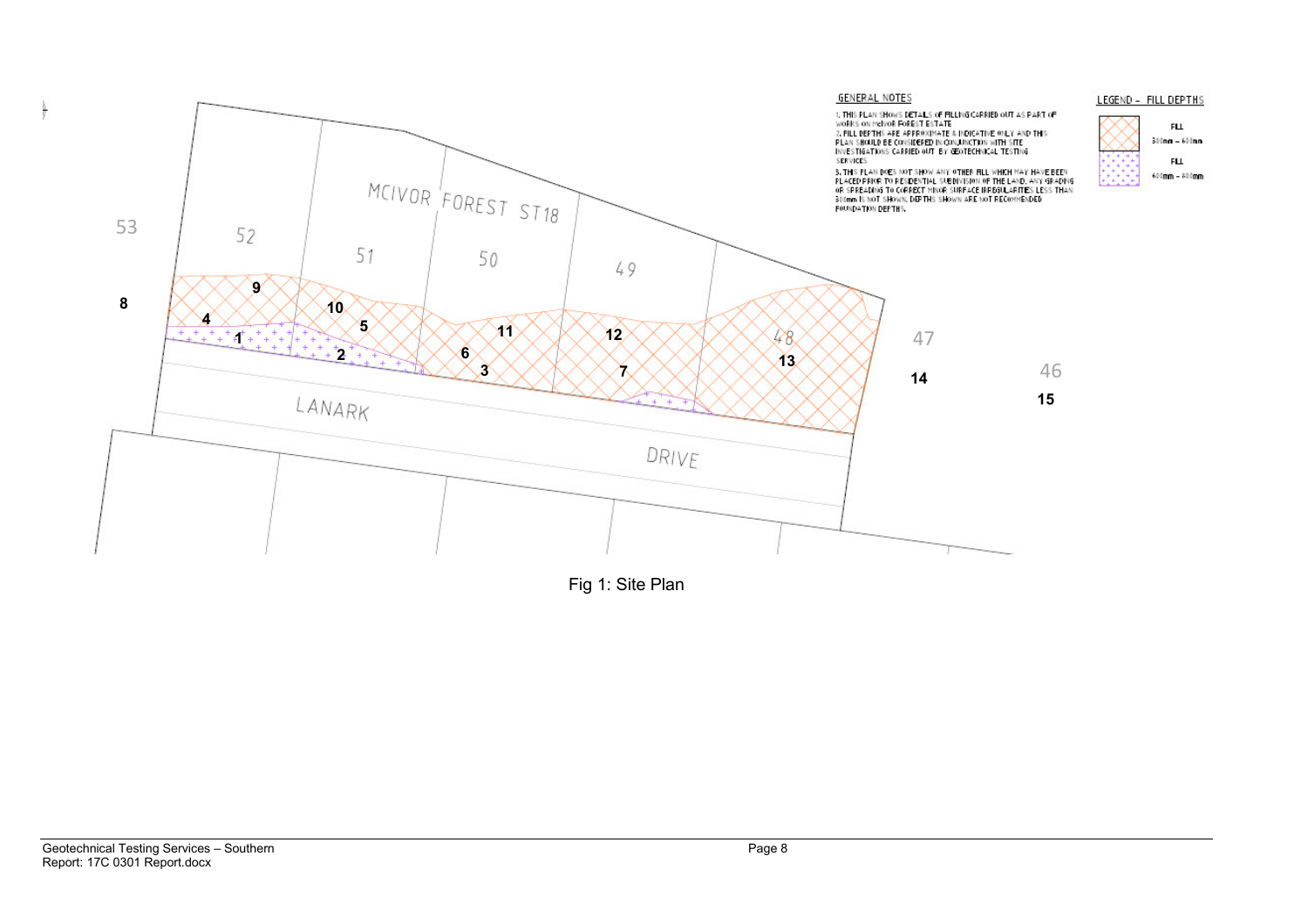

| Mainecivil<br>Client:                                                                                                                                     |                                                                                                                                                                                                                                                                                                       |               |                        |                                          | Report Nº:                                             |                                                                                                                                                      | 17B0056                                                |  |  |
|-----------------------------------------------------------------------------------------------------------------------------------------------------------|-------------------------------------------------------------------------------------------------------------------------------------------------------------------------------------------------------------------------------------------------------------------------------------------------------|---------------|------------------------|------------------------------------------|--------------------------------------------------------|------------------------------------------------------------------------------------------------------------------------------------------------------|--------------------------------------------------------|--|--|
|                                                                                                                                                           | 9 Merrifield Street                                                                                                                                                                                                                                                                                   |               |                        |                                          | Revision Nº:                                           |                                                                                                                                                      | REV <sub>0</sub>                                       |  |  |
|                                                                                                                                                           | CASTLEMAINE                                                                                                                                                                                                                                                                                           |               |                        |                                          | Sheet:                                                 |                                                                                                                                                      | 1 of $2$                                               |  |  |
|                                                                                                                                                           | VICTORIA 3450                                                                                                                                                                                                                                                                                         |               |                        |                                          | Date of Report:                                        |                                                                                                                                                      | 1/02/2017                                              |  |  |
| Project:                                                                                                                                                  |                                                                                                                                                                                                                                                                                                       |               |                        |                                          |                                                        | Mc Ivor Forest Stage 18, Junortoun                                                                                                                   |                                                        |  |  |
| Location:                                                                                                                                                 |                                                                                                                                                                                                                                                                                                       |               |                        |                                          | <b>House Blocks</b>                                    |                                                                                                                                                      |                                                        |  |  |
| Test Request No / Lot No:                                                                                                                                 |                                                                                                                                                                                                                                                                                                       |               |                        |                                          | $\star$                                                |                                                                                                                                                      |                                                        |  |  |
| Layer Thickness: (mm)                                                                                                                                     |                                                                                                                                                                                                                                                                                                       |               |                        |                                          | 300                                                    |                                                                                                                                                      |                                                        |  |  |
| Depth Below FSL/CSL:                                                                                                                                      |                                                                                                                                                                                                                                                                                                       |               |                        |                                          | 500 400 300                                            |                                                                                                                                                      |                                                        |  |  |
| Compaction Type:                                                                                                                                          |                                                                                                                                                                                                                                                                                                       |               |                        |                                          | Standard                                               |                                                                                                                                                      |                                                        |  |  |
| Date Sampled:                                                                                                                                             |                                                                                                                                                                                                                                                                                                       |               |                        |                                          | 31/01/2017                                             |                                                                                                                                                      |                                                        |  |  |
| Sampling Method:                                                                                                                                          |                                                                                                                                                                                                                                                                                                       |               | AS1289.1.2.1 part 6.4b |                                          |                                                        |                                                                                                                                                      |                                                        |  |  |
| Material Description:                                                                                                                                     |                                                                                                                                                                                                                                                                                                       | 17B0056<br>/A |                        |                                          | Gravelly Silty Clay, Brown                             |                                                                                                                                                      |                                                        |  |  |
|                                                                                                                                                           |                                                                                                                                                                                                                                                                                                       | 17B0056<br>/B |                        |                                          | Gravelly Silty Clay, Brown                             |                                                                                                                                                      |                                                        |  |  |
|                                                                                                                                                           |                                                                                                                                                                                                                                                                                                       | 17B0056<br>/C |                        |                                          | Gravelly Silty Clay, Brown                             |                                                                                                                                                      |                                                        |  |  |
| Material Stabilised:                                                                                                                                      |                                                                                                                                                                                                                                                                                                       | No            |                        | If Stabilised Time from                  |                                                        |                                                                                                                                                      |                                                        |  |  |
|                                                                                                                                                           |                                                                                                                                                                                                                                                                                                       |               |                        | Stabilisation to Lab Test:               |                                                        |                                                                                                                                                      |                                                        |  |  |
| Test Number:                                                                                                                                              | 17B0056A                                                                                                                                                                                                                                                                                              |               | 17B0056B               | 17B0056C                                 | $\star$                                                | $\star$                                                                                                                                              |                                                        |  |  |
| Hilf Density Ratio (%):                                                                                                                                   | 95.5                                                                                                                                                                                                                                                                                                  |               | 98.5                   | 96.5                                     | *                                                      |                                                                                                                                                      |                                                        |  |  |
| As Per:<br>AS1289                                                                                                                                         | 5.7.1                                                                                                                                                                                                                                                                                                 | 5.8.1         |                        |                                          |                                                        |                                                                                                                                                      |                                                        |  |  |
|                                                                                                                                                           |                                                                                                                                                                                                                                                                                                       |               |                        |                                          |                                                        |                                                                                                                                                      |                                                        |  |  |
| Approved Signatory:                                                                                                                                       |                                                                                                                                                                                                                                                                                                       |               |                        |                                          |                                                        |                                                                                                                                                      |                                                        |  |  |
|                                                                                                                                                           |                                                                                                                                                                                                                                                                                                       |               | C.J.Milne              |                                          |                                                        |                                                                                                                                                      |                                                        |  |  |
|                                                                                                                                                           |                                                                                                                                                                                                                                                                                                       |               |                        |                                          |                                                        |                                                                                                                                                      |                                                        |  |  |
|                                                                                                                                                           |                                                                                                                                                                                                                                                                                                       |               |                        |                                          | This document shall not be reproduced, except in full. | The results of the tests included in this document are traceable to Australian<br>/National Standards. Accredited for compliance with ISO/IEC 17025. |                                                        |  |  |
| Bendigo: Corporate Site #835<br>La Trobe University Campus, Edwards Rd, Bendigo, 3550<br>PO Box 13, Strathdale, 3550 Ph(03) 5441 4881, Fax (03) 5441 5089 |                                                                                                                                                                                                                                                                                                       |               |                        |                                          |                                                        |                                                                                                                                                      | ACCREDITATION<br>Laboratory accreditation number 19506 |  |  |
| Offices: Bendigo, Echuca                                                                                                                                  | Web: www.geotestsouthern.com.au                                                                                                                                                                                                                                                                       |               |                        | Email: info@geotestsouthern.com.au       |                                                        | ABN: 18 169 924 109                                                                                                                                  | ACN: 169 924 109                                       |  |  |
|                                                                                                                                                           | . Geotechnical Investigations . Contract Drilling . Land Capability Assessments . Contamination Assessments . Compaction Control Testing . On-site<br>Wastewater Management . Site Classifications . Residential and Industrial . Soil, Concrete and Aggregate Testing Laboratories . Site Laboratory |               |                        | · Construction Material Testing Services |                                                        |                                                                                                                                                      |                                                        |  |  |

Print Date: 1/02/2017. The controlled version of this document is on the Sandhurst Geotech P/L computer. This document is only controlled for the date shown on the bottom of the page.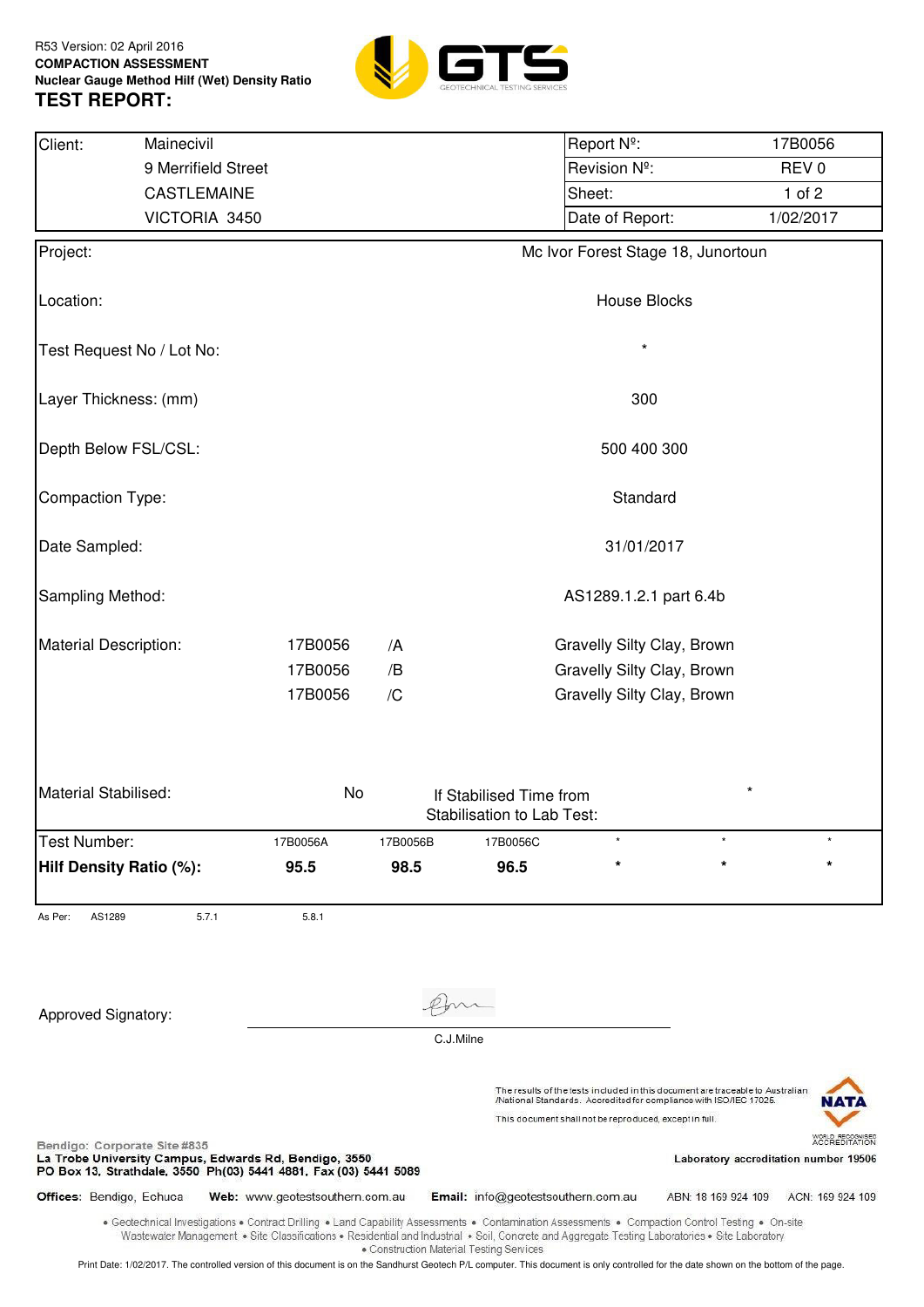

| Client:                                       | Mainecivil          |                          |                          |                | Report Nº:      |         | 17B0056          |  |
|-----------------------------------------------|---------------------|--------------------------|--------------------------|----------------|-----------------|---------|------------------|--|
|                                               | 9 Merrifield Street |                          |                          |                | Revision Nº:    |         | REV <sub>0</sub> |  |
|                                               | <b>CASTLEMAINE</b>  |                          |                          |                | Sheet:          |         | 2 of 2           |  |
|                                               | VICTORIA 3450       |                          |                          |                | Date of Report: |         | 1/02/2017        |  |
| Test Number:                                  |                     | 17B0056A                 | 17B0056B                 | 17B0056C       | $\star$         | $\star$ | $\star$          |  |
| Project Test Number:                          |                     |                          | $\star$                  | $\star$        | $\star$         | $\star$ | $\star$          |  |
| Time of Test:                                 |                     | 2.30pm                   | 2.35pm                   | 2.45pm         | $\star$         | $\star$ | $\star$          |  |
| Probe Depth: (mm)                             |                     | 275                      | 275                      | 275            | $\star$         | $\star$ | $\star$          |  |
| Chainage:                                     |                     | Lot 52                   | Lot 51                   | Lot 50         | $\star$         | $\star$ | $\star$          |  |
| Reduced Level: (mm)                           |                     | 500.0                    | 400.0                    | 300.0          | $\star$         | $\star$ | $\star$          |  |
| Offset / Centre Line:                         |                     | $\overline{\phantom{a}}$ | $\overline{\phantom{a}}$ | $\blacksquare$ | $\star$         | $\star$ | $\star$          |  |
| #Eastings:                                    | 55026               | 2522                     | 2524                     | 2521           | $\star$         | $\star$ | $\star$          |  |
| #Northings:                                   | 593                 | 6104                     | 6080                     | 6059           | $\star$         | $\star$ | $\star$          |  |
| Percentage Oversize Wet:                      |                     | 0.0                      | 0.0                      | 0.0            | $\star$         | $\star$ | $\star$          |  |
| Oversize Sieve Size: (mm)                     |                     | 19                       | 19                       | 19             | $\star$         | $\star$ | $\star$          |  |
| Field Wet Density: t/m <sup>3</sup>           |                     | 1.99                     | 2.05                     | 2.01           | $\star$         | $\star$ | $\star$          |  |
| Peak Conv. Wet Density: t/m <sup>3</sup>      |                     | 2.08                     | 2.09                     | 2.08           | $\star$         | $\star$ | $\star$          |  |
| Adj. Peak Conv. Wet Density: t/m <sup>3</sup> |                     | $\star$                  | $\star$                  | $\star$        | $\star$         | $\star$ | $\star$          |  |
| Moisture Variation: % (Wet/Dry)               |                     | 1.5Dry                   | 1.0Dry                   | 1.5Dry         | $\star$         | $\star$ | $\star$          |  |
| Adj. Moist. Variation: % (Wet/Dry)            |                     | $\star$                  | $\star$                  | $\star$        | $\star$         | $\star$ | $\star$          |  |
| Moisture Content: %                           |                     | $\star$                  | $\star$                  | $\star$        | $\star$         | $\star$ | $\star$          |  |
| <b>HILF DENSITY RATIO (%):</b>                |                     | 95.5                     | 98.5                     | 96.5           | $\star$         | $\star$ | $\star$          |  |

As Per: AS1289 5.7.1 5.8.1

Approved Signatory:



C.J.Milne

The results of the tests included in this document are traceable to Australian<br>/National Standards. Accredited for compliance with ISO/IEC 17025. This document shall not be reproduced, except in full.



WORLD RECOGNISED<br>ACCREDITATION

Bendigo: Corporate Site #835

La Trobe University Campus, Edwards Rd, Bendigo, 3550<br>PO Box 13, Strathdale, 3550 Ph(03) 5441 4881, Fax (03) 5441 5089

Laboratory accreditation number 19506

Offices: Bendigo, Echuca Web: www.geotestsouthern.com.au Email: info@geotestsouthern.com.au

ABN: 18 169 924 109 ACN: 169 924 109

. Geotechnical Investigations . Contract Drilling . Land Capability Assessments . Contamination Assessments . Compaction Control Testing . On-site Wastewater Management . Site Classifications . Residential and Industrial . Soil, Concrete and Aggregate Testing Laboratories . Site Laboratory · Construction Material Testing Services

Print Date: 1/02/2017. The controlled version of this document is on the Sandhurst Geotech P/L computer. This document is only controlled for the date shown on the bottom of the page.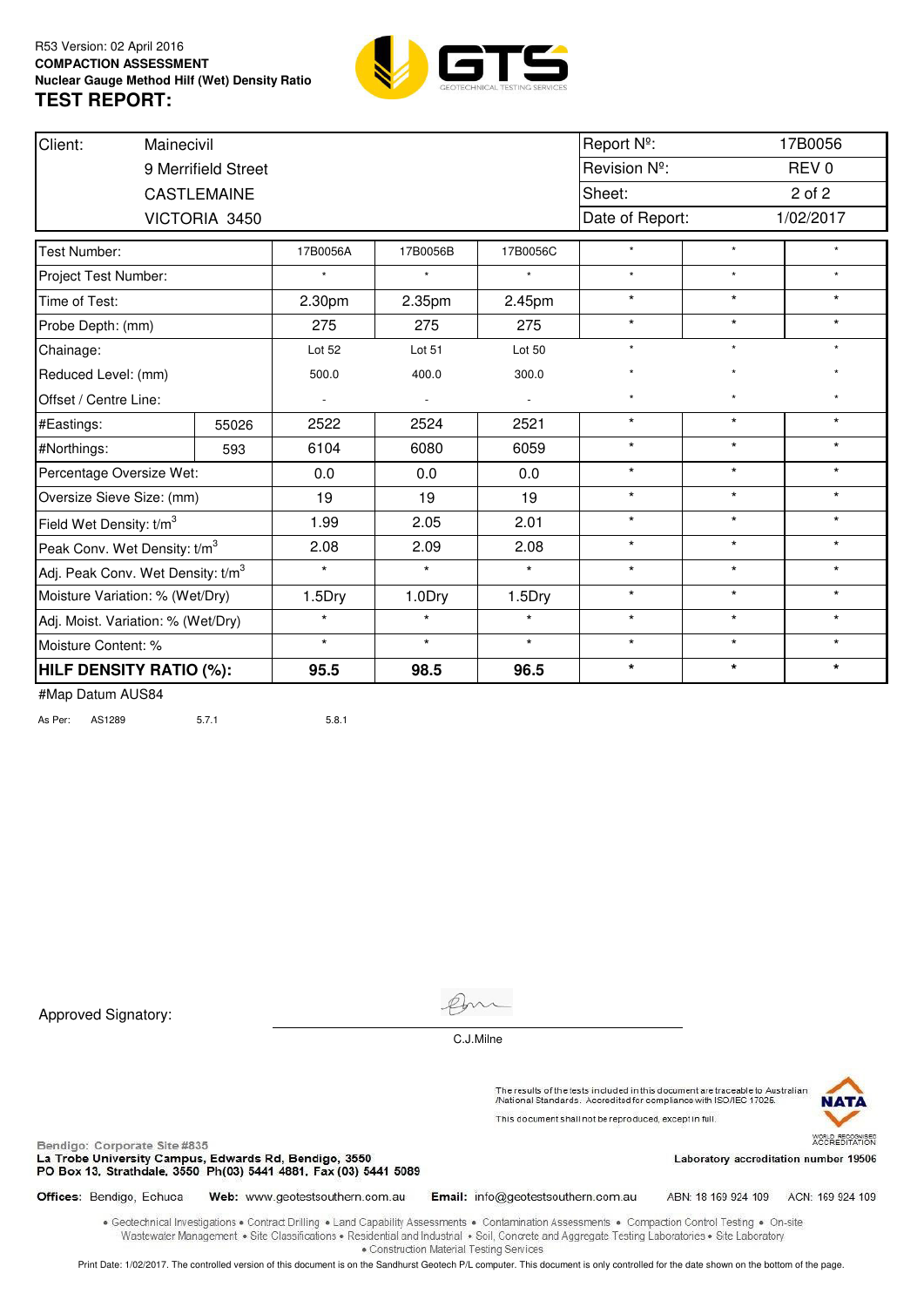

| Client:                      | Mainecivil                                                                                                                                                                                                                                                                                            |                                 |                                          |                                    | Report Nº:                                                                                                                                                                                                     |                     | 17B0074                                                                    |
|------------------------------|-------------------------------------------------------------------------------------------------------------------------------------------------------------------------------------------------------------------------------------------------------------------------------------------------------|---------------------------------|------------------------------------------|------------------------------------|----------------------------------------------------------------------------------------------------------------------------------------------------------------------------------------------------------------|---------------------|----------------------------------------------------------------------------|
|                              | 9 Merrifield Street                                                                                                                                                                                                                                                                                   |                                 |                                          |                                    | Revision Nº:                                                                                                                                                                                                   |                     | REV <sub>0</sub>                                                           |
|                              | <b>CASTLEMAINE</b>                                                                                                                                                                                                                                                                                    |                                 |                                          |                                    | Sheet:                                                                                                                                                                                                         |                     | $1$ of $2$                                                                 |
|                              | VICTORIA 3450                                                                                                                                                                                                                                                                                         |                                 |                                          |                                    | Date of Report:                                                                                                                                                                                                |                     | 6/02/2017                                                                  |
| Project:                     |                                                                                                                                                                                                                                                                                                       |                                 |                                          |                                    | McIvor Forest Estate Stage 18                                                                                                                                                                                  |                     |                                                                            |
| Location:                    |                                                                                                                                                                                                                                                                                                       |                                 |                                          |                                    | House Lots                                                                                                                                                                                                     |                     |                                                                            |
| Test Request No / Lot No:    |                                                                                                                                                                                                                                                                                                       |                                 |                                          |                                    |                                                                                                                                                                                                                |                     |                                                                            |
| Layer Thickness: (mm)        |                                                                                                                                                                                                                                                                                                       |                                 |                                          |                                    | 300mm                                                                                                                                                                                                          |                     |                                                                            |
| Depth Below FSL/CSL:         |                                                                                                                                                                                                                                                                                                       |                                 |                                          |                                    | 100mm & FSL                                                                                                                                                                                                    |                     |                                                                            |
| Compaction Type:             |                                                                                                                                                                                                                                                                                                       |                                 |                                          |                                    | Standard                                                                                                                                                                                                       |                     |                                                                            |
| Date Sampled:                |                                                                                                                                                                                                                                                                                                       |                                 |                                          |                                    | 3/02/2017                                                                                                                                                                                                      |                     |                                                                            |
| Sampling Method:             |                                                                                                                                                                                                                                                                                                       |                                 |                                          |                                    | AS1289.1.2.1 part 6.4b                                                                                                                                                                                         |                     |                                                                            |
| <b>Material Description:</b> |                                                                                                                                                                                                                                                                                                       | 17B0074                         | /A                                       |                                    | <b>Gravelly Silty Clay Brown</b>                                                                                                                                                                               |                     |                                                                            |
|                              |                                                                                                                                                                                                                                                                                                       | 17B0074                         | /B                                       |                                    | <b>Gravelly Silty Clay Brown</b>                                                                                                                                                                               |                     |                                                                            |
|                              |                                                                                                                                                                                                                                                                                                       | 17B0074                         | /C                                       |                                    | <b>Gravelly Silty Clay Brown</b>                                                                                                                                                                               |                     |                                                                            |
|                              |                                                                                                                                                                                                                                                                                                       | 17B0074                         | /D                                       |                                    | <b>Gravelly Silty Clay Brown</b>                                                                                                                                                                               |                     |                                                                            |
| Material Stabilised:         |                                                                                                                                                                                                                                                                                                       | No                              |                                          | If Stabilised Time from            |                                                                                                                                                                                                                | $^\star$            |                                                                            |
|                              |                                                                                                                                                                                                                                                                                                       |                                 |                                          | Stabilisation to Lab Test:         |                                                                                                                                                                                                                |                     |                                                                            |
| Test Number:                 |                                                                                                                                                                                                                                                                                                       | 17B0074A                        | 17B0074B                                 | 17B0074C                           | 17B0074D                                                                                                                                                                                                       |                     |                                                                            |
| Hilf Density Ratio (%):      |                                                                                                                                                                                                                                                                                                       | 99.5                            | 97.5                                     | 98.0                               | 95.5                                                                                                                                                                                                           |                     |                                                                            |
| As Per:<br>AS1289            | 5.7.1                                                                                                                                                                                                                                                                                                 | 5.8.1                           |                                          |                                    |                                                                                                                                                                                                                |                     |                                                                            |
|                              |                                                                                                                                                                                                                                                                                                       |                                 |                                          |                                    |                                                                                                                                                                                                                |                     |                                                                            |
| Approved Signatory:          |                                                                                                                                                                                                                                                                                                       |                                 | MWSM<br><b>B.P.Mott</b>                  |                                    |                                                                                                                                                                                                                |                     |                                                                            |
|                              |                                                                                                                                                                                                                                                                                                       |                                 |                                          |                                    |                                                                                                                                                                                                                |                     |                                                                            |
|                              |                                                                                                                                                                                                                                                                                                       |                                 |                                          |                                    | The results of the tests included in this document are traceable to Australian<br>/National Standards. Accredited for compliance with ISO/IEC 17025.<br>This document shall not be reproduced, except in full. |                     | NAT                                                                        |
| Bendigo: Corporate Site #835 | La Trobe University Campus, Edwards Rd, Bendigo, 3550<br>PO Box 13, Strathdale, 3550 Ph(03) 5441 4881, Fax (03) 5441 5089                                                                                                                                                                             |                                 |                                          |                                    |                                                                                                                                                                                                                |                     | WORLD RECOGNISED<br>ACCREDITATION<br>Laboratory accreditation number 19506 |
| Offices: Bendigo, Echuca     |                                                                                                                                                                                                                                                                                                       | Web: www.geotestsouthern.com.au |                                          | Email: info@geotestsouthern.com.au |                                                                                                                                                                                                                | ABN: 18 169 924 109 | ACN: 169 924 109                                                           |
|                              | . Geotechnical Investigations . Contract Drilling . Land Capability Assessments . Contamination Assessments . Compaction Control Testing . On-site<br>Wastewater Management • Site Classifications • Residential and Industrial • Soil, Concrete and Aggregate Testing Laboratories • Site Laboratory |                                 |                                          |                                    |                                                                                                                                                                                                                |                     |                                                                            |
|                              | Print Date: 6/02/2017. The controlled version of this document is on the Sandhurst Geotech P/L computer. This document is only controlled for the date shown on the bottom of the page.                                                                                                               |                                 | • Construction Material Testing Services |                                    |                                                                                                                                                                                                                |                     |                                                                            |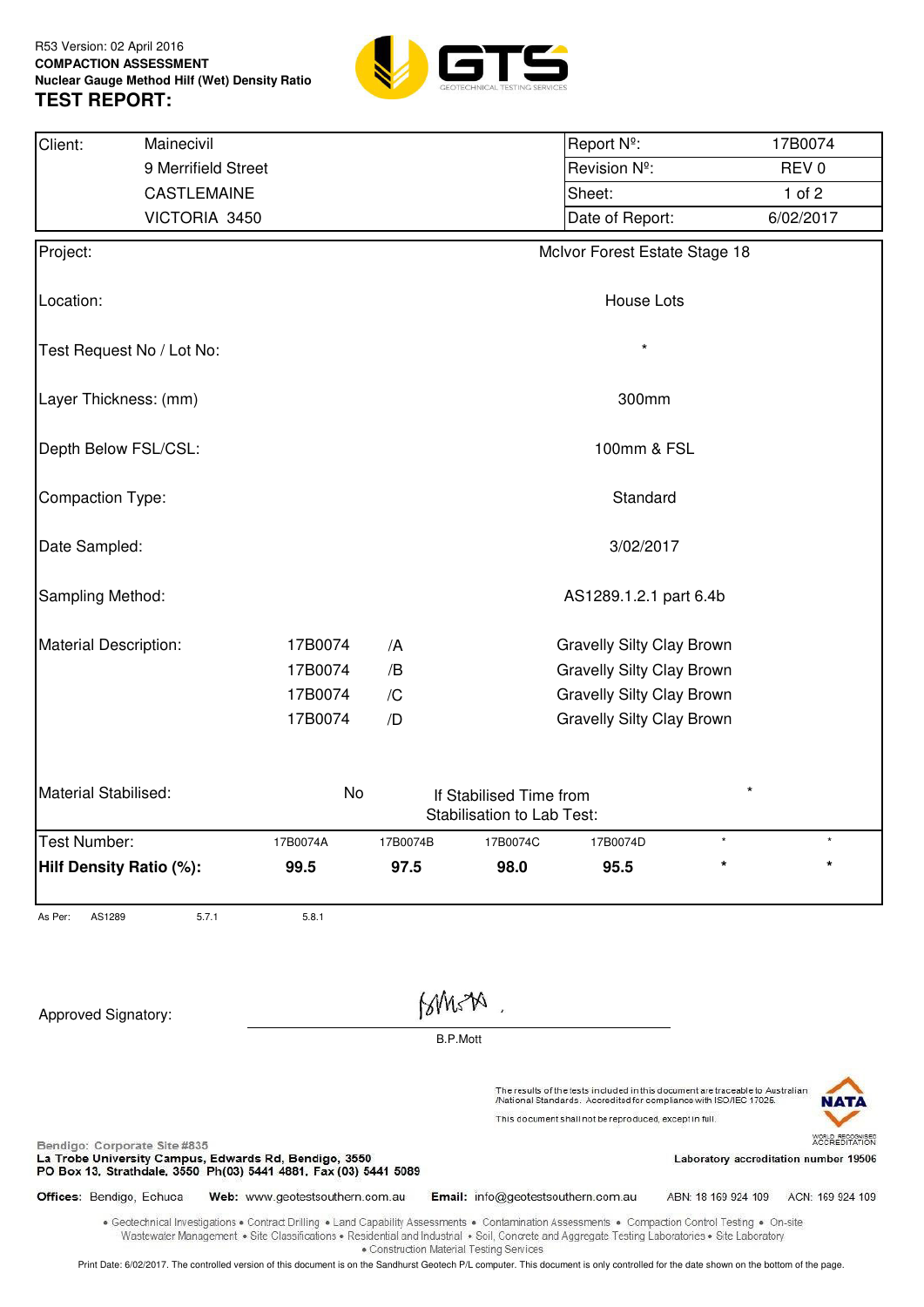

| Client:<br>Mainecivil                         |                     |              |              | Report Nº:   |                 |         | 17B0074          |  |  |
|-----------------------------------------------|---------------------|--------------|--------------|--------------|-----------------|---------|------------------|--|--|
|                                               | 9 Merrifield Street |              |              |              | Revision Nº:    |         | REV <sub>0</sub> |  |  |
|                                               | <b>CASTLEMAINE</b>  |              |              |              | Sheet:          | 2 of 2  |                  |  |  |
|                                               | VICTORIA 3450       |              |              |              | Date of Report: |         | 6/02/2017        |  |  |
| Test Number:                                  |                     | 17B0074A     | 17B0074B     | 17B0074C     | 17B0074D        | $\star$ | $\star$          |  |  |
| Project Test Number:                          |                     |              | $\star$      | ÷            | $\star$         | $\star$ | $\star$          |  |  |
| Time of Test:                                 |                     | 11.05am      | 11.10am      | 11.15am      | 11.20am         | $\star$ | $\star$          |  |  |
| Probe Depth: (mm)                             |                     | 275          | 275          | 275          | 275             | $\star$ | $\star$          |  |  |
| Chainage:                                     |                     | Lot 52       | Lot 51       | Lot 50       | Lot 49          | $\star$ | $\star$          |  |  |
| Reduced Level: (mm)                           |                     | $-100$       | <b>FSL</b>   | <b>FSL</b>   | <b>FSL</b>      | $\star$ | $\star$          |  |  |
| Offset / Centre Line:                         |                     | Front of Lot | Front of Lot | Front of Lot | Front of Lot    | $\star$ | $\star$          |  |  |
| #Eastings:                                    | 55026               | 2526         | 2523         | 2520         | 2516            | $\star$ | $\star$          |  |  |
| #Northings:                                   | 592                 | 6095         | 6079         | 6057         | 6027            | $\star$ | $\star$          |  |  |
| Percentage Oversize Wet:                      |                     | 0.0          | 0.0          | 0.0          | 0.0             | $\star$ | $\star$          |  |  |
| Oversize Sieve Size: (mm)                     |                     | 19           | 19           | 19           | 19              | $\star$ | $\star$          |  |  |
| Field Wet Density: t/m <sup>3</sup>           |                     | 2.12         | 2.02         | 2.09         | 2.00            | $\star$ | $\star$          |  |  |
| Peak Conv. Wet Density: t/m <sup>3</sup>      |                     | 2.13         | 2.08         | 2.14         | 2.10            | $\star$ | $\star$          |  |  |
| Adj. Peak Conv. Wet Density: t/m <sup>3</sup> |                     | $\star$      | $\star$      | $\star$      | $\star$         | $\star$ | $\star$          |  |  |
| Moisture Variation: % (Wet/Dry)               |                     | 0.5Wet       | 2.0Dry       | 1.0Wet       | 0.0Wet          | $\star$ | $\star$          |  |  |
| Adj. Moist. Variation: % (Wet/Dry)            |                     | $\star$      | $\star$      | $\star$      | $\star$         | $\star$ | $\star$          |  |  |
| Moisture Content: %                           |                     | $\star$      | $\star$      | $\star$      | $\star$         | $\star$ | $\star$          |  |  |
| <b>HILF DENSITY RATIO (%):</b>                |                     | 99.5         | 97.5         | 98.0         | 95.5            | $\star$ | $\star$          |  |  |

As Per: AS1289 5.7.1 5.8.1

Approved Signatory:

Bendigo: Corporate Site #835

Offices: Bendigo, Echuca

BM=M

B.P.Mott

The results of the tests included in this document are traceable to Australian<br>/National Standards. Accredited for compliance with ISO/IEC 17025. This document shall not be reproduced, except in full.



Laboratory accreditation number 19506

La Trobe University Campus, Edwards Rd, Bendigo, 3550<br>PO Box 13, Strathdale, 3550 Ph(03) 5441 4881, Fax (03) 5441 5089

Web: www.geotestsouthern.com.au

Email: info@geotestsouthern.com.au

ABN: 18 169 924 109 ACN: 169 924 109

. Geotechnical Investigations . Contract Drilling . Land Capability Assessments . Contamination Assessments . Compaction Control Testing . On-site Wastewater Management . Site Classifications . Residential and Industrial . Soil, Concrete and Aggregate Testing Laboratories . Site Laboratory · Construction Material Testing Services

Print Date: 6/02/2017. The controlled version of this document is on the Sandhurst Geotech P/L computer. This document is only controlled for the date shown on the bottom of the page.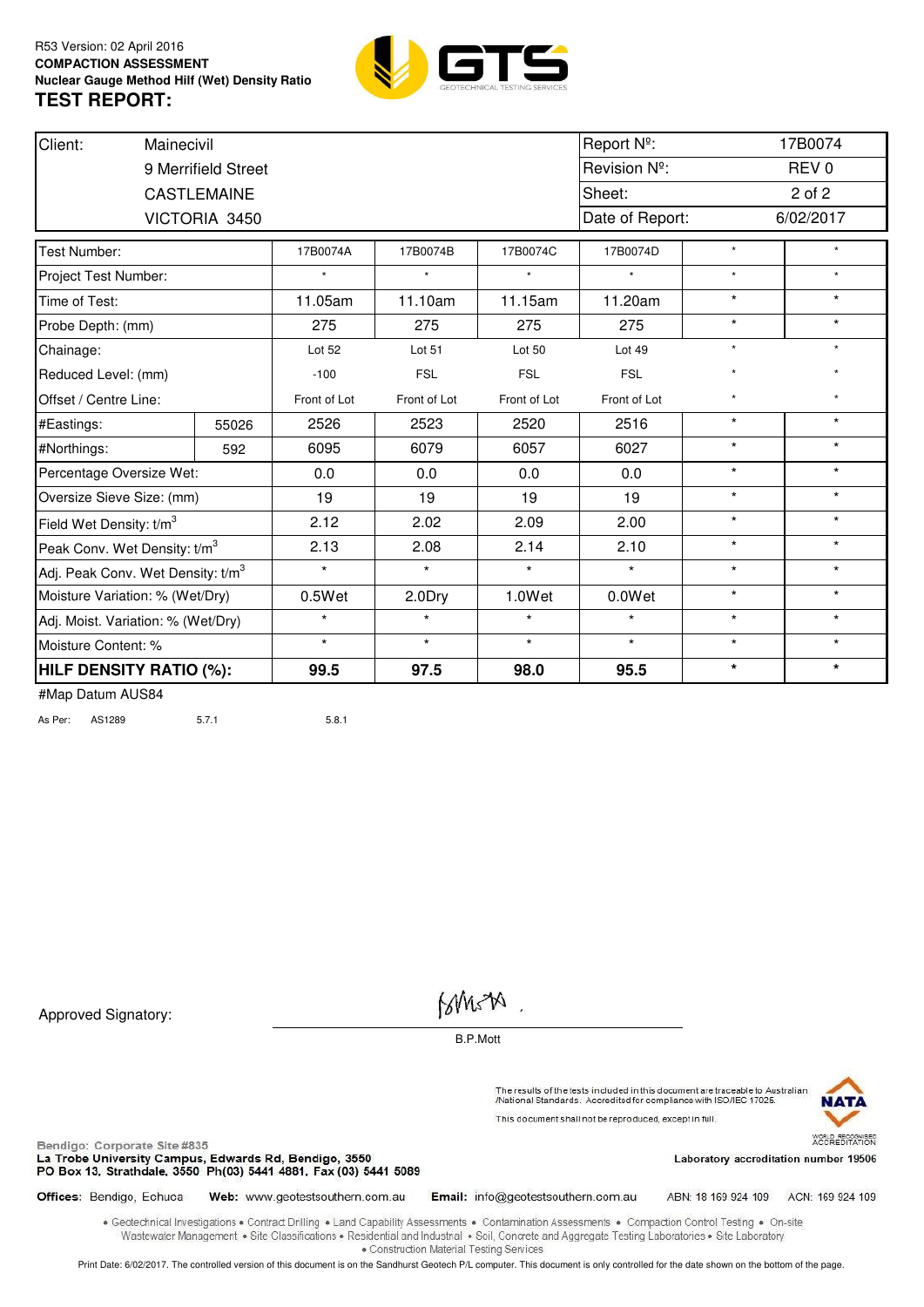

| Client:                      | Mainecivil                                                                                                                                                                                                                                                                                            |                                 |                        |                 |                                                       | Report Nº:                                                                                                                   |                     | 17B0138                               |  |
|------------------------------|-------------------------------------------------------------------------------------------------------------------------------------------------------------------------------------------------------------------------------------------------------------------------------------------------------|---------------------------------|------------------------|-----------------|-------------------------------------------------------|------------------------------------------------------------------------------------------------------------------------------|---------------------|---------------------------------------|--|
|                              | 9 Merrifield Street                                                                                                                                                                                                                                                                                   |                                 |                        |                 |                                                       | Revision Nº:                                                                                                                 |                     | REV <sub>0</sub>                      |  |
|                              | <b>CASTLEMAINE</b>                                                                                                                                                                                                                                                                                    |                                 |                        |                 |                                                       | Sheet:                                                                                                                       |                     | 1 of $4$                              |  |
|                              | VICTORIA 3450                                                                                                                                                                                                                                                                                         |                                 |                        |                 |                                                       | Date of Report:                                                                                                              |                     | 24/02/2017                            |  |
| Project:                     |                                                                                                                                                                                                                                                                                                       |                                 |                        |                 |                                                       | McIvor Forest Estate, Junortoun                                                                                              |                     |                                       |  |
| Location:                    |                                                                                                                                                                                                                                                                                                       |                                 |                        |                 |                                                       | House Blocks - Stage 14B & Stage 18                                                                                          |                     |                                       |  |
|                              | Test Request No / Lot No:                                                                                                                                                                                                                                                                             |                                 |                        |                 |                                                       | $\star$                                                                                                                      |                     |                                       |  |
| Layer Thickness: (mm)        |                                                                                                                                                                                                                                                                                                       |                                 |                        |                 |                                                       | 300mm                                                                                                                        |                     |                                       |  |
| Depth Below FSL/CSL:         |                                                                                                                                                                                                                                                                                                       |                                 |                        |                 |                                                       | <b>FSL</b>                                                                                                                   |                     |                                       |  |
| Compaction Type:             |                                                                                                                                                                                                                                                                                                       |                                 |                        |                 |                                                       | Standard                                                                                                                     |                     |                                       |  |
| Date Sampled:                |                                                                                                                                                                                                                                                                                                       |                                 |                        |                 |                                                       | 20/02/2017                                                                                                                   |                     |                                       |  |
| Sampling Method:             |                                                                                                                                                                                                                                                                                                       |                                 | AS1289.1.2.1 part 6.4b |                 |                                                       |                                                                                                                              |                     |                                       |  |
| Material Description:        |                                                                                                                                                                                                                                                                                                       | 17B0138                         | /A                     |                 | <b>Yellow Siltstone Gravel</b>                        |                                                                                                                              |                     |                                       |  |
|                              |                                                                                                                                                                                                                                                                                                       | 17B0138                         | /B                     |                 |                                                       | <b>Yellow Siltstone Gravel</b>                                                                                               |                     |                                       |  |
|                              |                                                                                                                                                                                                                                                                                                       | 17B0138                         | /C                     |                 |                                                       | <b>Yellow Siltstone Gravel</b>                                                                                               |                     |                                       |  |
|                              |                                                                                                                                                                                                                                                                                                       | 17B0138                         | /D                     |                 |                                                       | <b>Yellow Siltstone Gravel</b>                                                                                               |                     |                                       |  |
|                              |                                                                                                                                                                                                                                                                                                       | 17B0138                         | /E                     |                 | Yellow Siltstone Gravel                               |                                                                                                                              |                     |                                       |  |
|                              |                                                                                                                                                                                                                                                                                                       | 17B0138                         | /F                     |                 |                                                       | <b>Yellow Siltstone Gravel</b>                                                                                               |                     |                                       |  |
| Material Stabilised:         |                                                                                                                                                                                                                                                                                                       | No                              |                        |                 | If Stabilised Time from<br>Stabilisation to Lab Test: |                                                                                                                              |                     |                                       |  |
| Test Number:                 |                                                                                                                                                                                                                                                                                                       | 17B0138A                        | 17B0138B               |                 | 17B0138C                                              | 17B0138D                                                                                                                     | 17B0138E            | 17B0138F                              |  |
| Hilf Density Ratio (%):      |                                                                                                                                                                                                                                                                                                       | 99.5                            | 102.5                  |                 | 107.0                                                 | 101.5                                                                                                                        | 103.0               | 100.5                                 |  |
| AS1289<br>As Per:            | 5.7.1                                                                                                                                                                                                                                                                                                 | 5.8.1                           |                        |                 |                                                       |                                                                                                                              |                     |                                       |  |
|                              |                                                                                                                                                                                                                                                                                                       |                                 |                        |                 |                                                       |                                                                                                                              |                     |                                       |  |
| Approved Signatory:          |                                                                                                                                                                                                                                                                                                       |                                 |                        | MYMSA           |                                                       |                                                                                                                              |                     |                                       |  |
|                              |                                                                                                                                                                                                                                                                                                       |                                 |                        | <b>B.P.Mott</b> |                                                       |                                                                                                                              |                     |                                       |  |
|                              |                                                                                                                                                                                                                                                                                                       |                                 |                        |                 |                                                       | The results of the tests included in this document are traceable to Australian                                               |                     |                                       |  |
|                              |                                                                                                                                                                                                                                                                                                       |                                 |                        |                 |                                                       | /National Standards. Accredited for compliance with ISO/IEC 17025.<br>This document shall not be reproduced, except in full. |                     |                                       |  |
| Bendigo: Corporate Site #835 | La Trobe University Campus, Edwards Rd, Bendigo, 3550<br>PO Box 13, Strathdale, 3550 Ph(03) 5441 4881, Fax (03) 5441 5089                                                                                                                                                                             |                                 |                        |                 |                                                       |                                                                                                                              |                     | Laboratory accreditation number 19506 |  |
| Offices: Bendigo, Echuca     |                                                                                                                                                                                                                                                                                                       | Web: www.geotestsouthern.com.au |                        |                 | Email: info@geotestsouthern.com.au                    |                                                                                                                              | ABN: 18 169 924 109 | ACN: 169 924 109                      |  |
|                              | . Geotechnical Investigations . Contract Drilling . Land Capability Assessments . Contamination Assessments . Compaction Control Testing . On-site<br>Wastewater Management . Site Classifications . Residential and Industrial . Soil, Concrete and Aggregate Testing Laboratories . Site Laboratory |                                 |                        |                 | · Construction Material Testing Services              |                                                                                                                              |                     |                                       |  |

Print Date: 24/02/2017. The controlled version of this document is on the Sandhurst Geotech P/L computer. This document is only controlled for the date shown on the bottom of the page.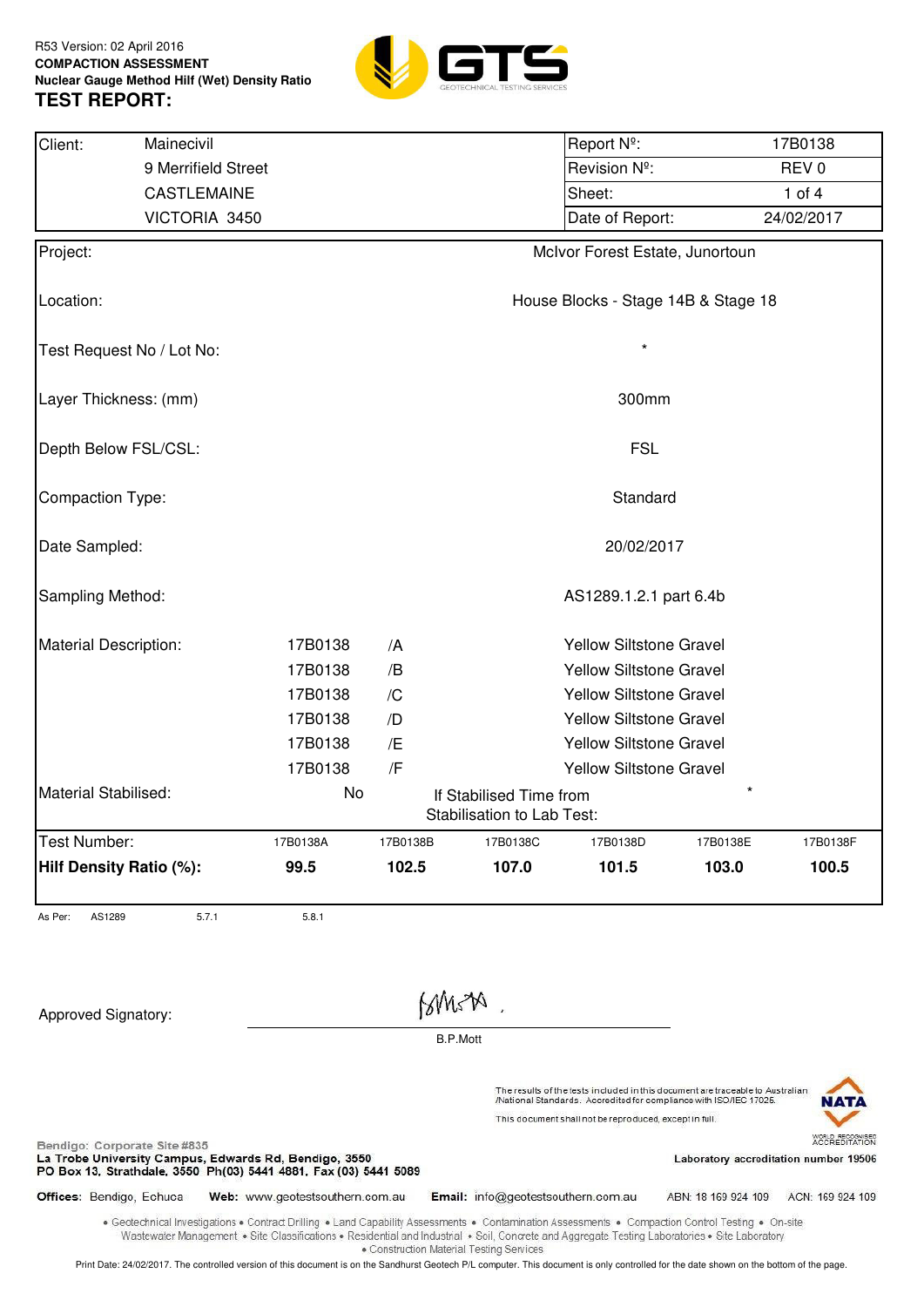

| Client:                                       | Mainecivil |                     |            |            |                  | Report Nº:      |            | 17B0138          |
|-----------------------------------------------|------------|---------------------|------------|------------|------------------|-----------------|------------|------------------|
|                                               |            | 9 Merrifield Street |            |            |                  | Revision Nº:    |            | REV <sub>0</sub> |
|                                               |            | <b>CASTLEMAINE</b>  |            |            |                  | Sheet:          |            | $2$ of $4$       |
|                                               |            | VICTORIA 3450       |            |            |                  | Date of Report: |            | 24/02/2017       |
| Test Number:                                  |            |                     | 17B0138A   | 17B0138B   | 17B0138C         | 17B0138D        | 17B0138E   | 17B0138F         |
| Project Test Number:                          |            |                     |            |            |                  | $\star$         |            | $\star$          |
| Time of Test:                                 |            |                     | 11.05am    | 11.10am    | 11.15am          | 11.20am         | 11.25am    | 11.30am          |
| Probe Depth: (mm)                             |            |                     | 275        | 275        | 275              | 275             | 275        | 275              |
| Chainage:                                     |            |                     | Lot 53     | Lot 52     | Lot 51           | Lot 50          | Lot 49     | Lot 48           |
| Reduced Level: (mm)                           |            |                     | <b>FSL</b> | <b>FSL</b> | <b>FSL</b>       | <b>FSL</b>      | <b>FSL</b> | <b>FSL</b>       |
| Offset / Centre Line:                         |            |                     | Centre     | Centre     | Centre<br>Centre |                 | Centre     | Centre           |
| #Eastings:                                    |            | 55H26               | 2545       | 2530       | 2527             | 2532            | 2531       | 2527             |
| #Northings:                                   |            | 592                 | 6122       | 6096       | 6069             | 6061            | 6034       | 6010             |
| Percentage Oversize Wet:                      |            |                     | 0.0        | 0.0        | 0.0              | 0.0             | 0.0        | 0.0              |
| Oversize Sieve Size: (mm)                     |            |                     | 19         | 19         | 19               | 19              | 19         | 19               |
| Field Wet Density: t/m <sup>3</sup>           |            |                     | 2.09       | 2.09       | 2.17             | 2.07            | 2.16       | 2.12             |
| Peak Conv. Wet Density: t/m <sup>3</sup>      |            |                     | 2.10       | 2.04       | 2.03             | 2.04            | 2.10       | 2.11             |
| Adj. Peak Conv. Wet Density: t/m <sup>3</sup> |            |                     | $\star$    | $\star$    | $\star$          | $\star$         | $\star$    | $\star$          |
| Moisture Variation: % (Wet/Dry)               |            |                     | 0.5Dry     | 2.5Dry     | 3.0Dry           | 4.0Dry          | 2.5Dry     | 2.5Dry           |
| Adj. Moist. Variation: % (Wet/Dry)            |            |                     | $\star$    | $\star$    | $\star$          | $\star$         | $\star$    | $\star$          |
| Moisture Content: %                           |            |                     | $\star$    | $\star$    | $\star$          | $\star$         | $\star$    | $\star$          |
| <b>HILF DENSITY RATIO (%):</b>                |            |                     | 99.5       | 102.5      | 107.0            | 101.5           | 103.0      | 100.5            |
| $HML = D - L = M I O Q A$                     |            |                     |            |            |                  |                 |            |                  |

As Per: AS1289 5.7.1 5.8.1

Approved Signatory:

Bendigo: Corporate Site #835

Offices: Bendigo, Echuca

BM=M

B.P.Mott

The results of the tests included in this document are traceable to Australian<br>/National Standards. Accredited for compliance with ISO/IEC 17025. This document shall not be reproduced, except in full.



Web: www.geotestsouthern.com.au

Email: info@geotestsouthern.com.au

ABN: 18 169 924 109 ACN: 169 924 109

Laboratory accreditation number 19506

. Geotechnical Investigations . Contract Drilling . Land Capability Assessments . Contamination Assessments . Compaction Control Testing . On-site Wastewater Management . Site Classifications . Residential and Industrial . Soil, Concrete and Aggregate Testing Laboratories . Site Laboratory · Construction Material Testing Services

Print Date: 24/02/2017. The controlled version of this document is on the Sandhurst Geotech P/L computer. This document is only controlled for the date shown on the bottom of the page.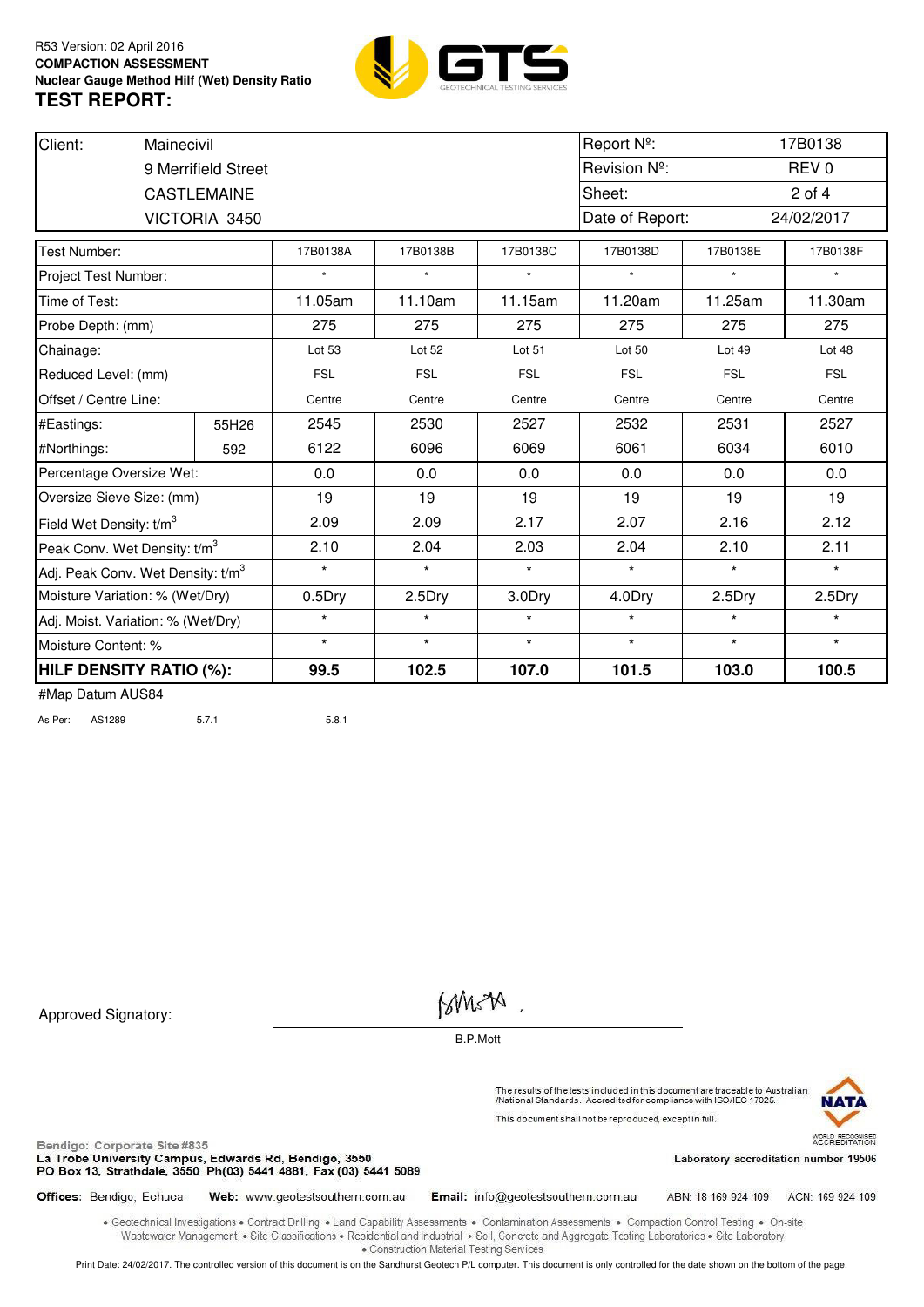

| Client:                      | Mainecivil                                                                                                                                                                                                                                                                                            |                                 |                               |                 |                                                              | Report Nº:                                                                                                                                                                                                     |                                       | 17B0138          |                  |  |
|------------------------------|-------------------------------------------------------------------------------------------------------------------------------------------------------------------------------------------------------------------------------------------------------------------------------------------------------|---------------------------------|-------------------------------|-----------------|--------------------------------------------------------------|----------------------------------------------------------------------------------------------------------------------------------------------------------------------------------------------------------------|---------------------------------------|------------------|------------------|--|
|                              | 9 Merrifield Street                                                                                                                                                                                                                                                                                   |                                 |                               |                 |                                                              | Revision Nº:                                                                                                                                                                                                   |                                       | REV <sub>0</sub> |                  |  |
|                              | CASTLEMAINE                                                                                                                                                                                                                                                                                           |                                 |                               |                 |                                                              | Sheet:                                                                                                                                                                                                         |                                       | 3 of 4           |                  |  |
|                              | VICTORIA 3450                                                                                                                                                                                                                                                                                         |                                 |                               |                 |                                                              | Date of Report:                                                                                                                                                                                                |                                       | 24/02/2017       |                  |  |
| Project:                     |                                                                                                                                                                                                                                                                                                       |                                 |                               |                 |                                                              | McIvor Forest Estate, Junortoun                                                                                                                                                                                |                                       |                  |                  |  |
| Location:                    |                                                                                                                                                                                                                                                                                                       |                                 |                               |                 |                                                              | House Blocks - Future Stage                                                                                                                                                                                    |                                       |                  |                  |  |
| Test Request No / Lot No:    |                                                                                                                                                                                                                                                                                                       |                                 |                               |                 |                                                              | $\star$                                                                                                                                                                                                        |                                       |                  |                  |  |
| Layer Thickness: (mm)        |                                                                                                                                                                                                                                                                                                       |                                 |                               |                 |                                                              | 300mm                                                                                                                                                                                                          |                                       |                  |                  |  |
| Depth Below FSL/CSL:         |                                                                                                                                                                                                                                                                                                       |                                 |                               |                 |                                                              | <b>FSL</b>                                                                                                                                                                                                     |                                       |                  |                  |  |
| Compaction Type:             |                                                                                                                                                                                                                                                                                                       |                                 |                               |                 |                                                              | Standard                                                                                                                                                                                                       |                                       |                  |                  |  |
| Date Sampled:                |                                                                                                                                                                                                                                                                                                       |                                 |                               |                 |                                                              | 20/02/2017                                                                                                                                                                                                     |                                       |                  |                  |  |
| Sampling Method:             |                                                                                                                                                                                                                                                                                                       |                                 | AS1289.1.2.1 part 6.4b        |                 |                                                              |                                                                                                                                                                                                                |                                       |                  |                  |  |
|                              | Material Description:<br>17B0138<br>/G                                                                                                                                                                                                                                                                |                                 |                               |                 |                                                              | <b>Yellow Siltstone Gravel</b>                                                                                                                                                                                 |                                       |                  |                  |  |
|                              |                                                                                                                                                                                                                                                                                                       | 17B0138                         | Yellow Siltstone Gravel<br>/H |                 |                                                              |                                                                                                                                                                                                                |                                       |                  |                  |  |
| Material Stabilised:         |                                                                                                                                                                                                                                                                                                       | No                              |                               |                 | If Stabilised Time from<br><b>Stabilisation to Lab Test:</b> |                                                                                                                                                                                                                |                                       |                  |                  |  |
| Test Number:                 |                                                                                                                                                                                                                                                                                                       | 17B0138G                        | 17B0138H                      |                 |                                                              |                                                                                                                                                                                                                |                                       |                  |                  |  |
| Hilf Density Ratio (%):      |                                                                                                                                                                                                                                                                                                       | 102.0                           | 105.0                         |                 | $\star$                                                      | $\star$                                                                                                                                                                                                        | $\star$                               |                  | $\star$          |  |
| As Per:<br>AS1289            | 5.7.1                                                                                                                                                                                                                                                                                                 | 5.8.1                           |                               |                 |                                                              |                                                                                                                                                                                                                |                                       |                  |                  |  |
| Approved Signatory:          |                                                                                                                                                                                                                                                                                                       |                                 |                               | MYMSA           |                                                              |                                                                                                                                                                                                                |                                       |                  |                  |  |
|                              |                                                                                                                                                                                                                                                                                                       |                                 |                               | <b>B.P.Mott</b> |                                                              |                                                                                                                                                                                                                |                                       |                  |                  |  |
|                              |                                                                                                                                                                                                                                                                                                       |                                 |                               |                 |                                                              | The results of the tests included in this document are traceable to Australian<br>/National Standards. Accredited for compliance with ISO/IEC 17025.<br>This document shall not be reproduced, except in full. |                                       |                  |                  |  |
| Bendigo: Corporate Site #835 | La Trobe University Campus, Edwards Rd, Bendigo, 3550<br>PO Box 13, Strathdale, 3550 Ph(03) 5441 4881, Fax (03) 5441 5089                                                                                                                                                                             |                                 |                               |                 |                                                              |                                                                                                                                                                                                                | Laboratory accreditation number 19506 |                  |                  |  |
| Offices: Bendigo, Echuca     |                                                                                                                                                                                                                                                                                                       | Web: www.geotestsouthern.com.au |                               |                 |                                                              | Email: info@geotestsouthern.com.au                                                                                                                                                                             | ABN: 18 169 924 109                   |                  | ACN: 169 924 109 |  |
|                              | . Geotechnical Investigations . Contract Drilling . Land Capability Assessments . Contamination Assessments . Compaction Control Testing . On-site<br>Wastewater Management . Site Classifications . Residential and Industrial . Soil, Concrete and Aggregate Testing Laboratories . Site Laboratory |                                 |                               |                 | • Construction Material Testing Services                     |                                                                                                                                                                                                                |                                       |                  |                  |  |
|                              | Print Date: 24/02/2017. The controlled version of this document is on the Sandhurst Geotech P/L computer. This document is only controlled for the date shown on the bottom of the page.                                                                                                              |                                 |                               |                 |                                                              |                                                                                                                                                                                                                |                                       |                  |                  |  |